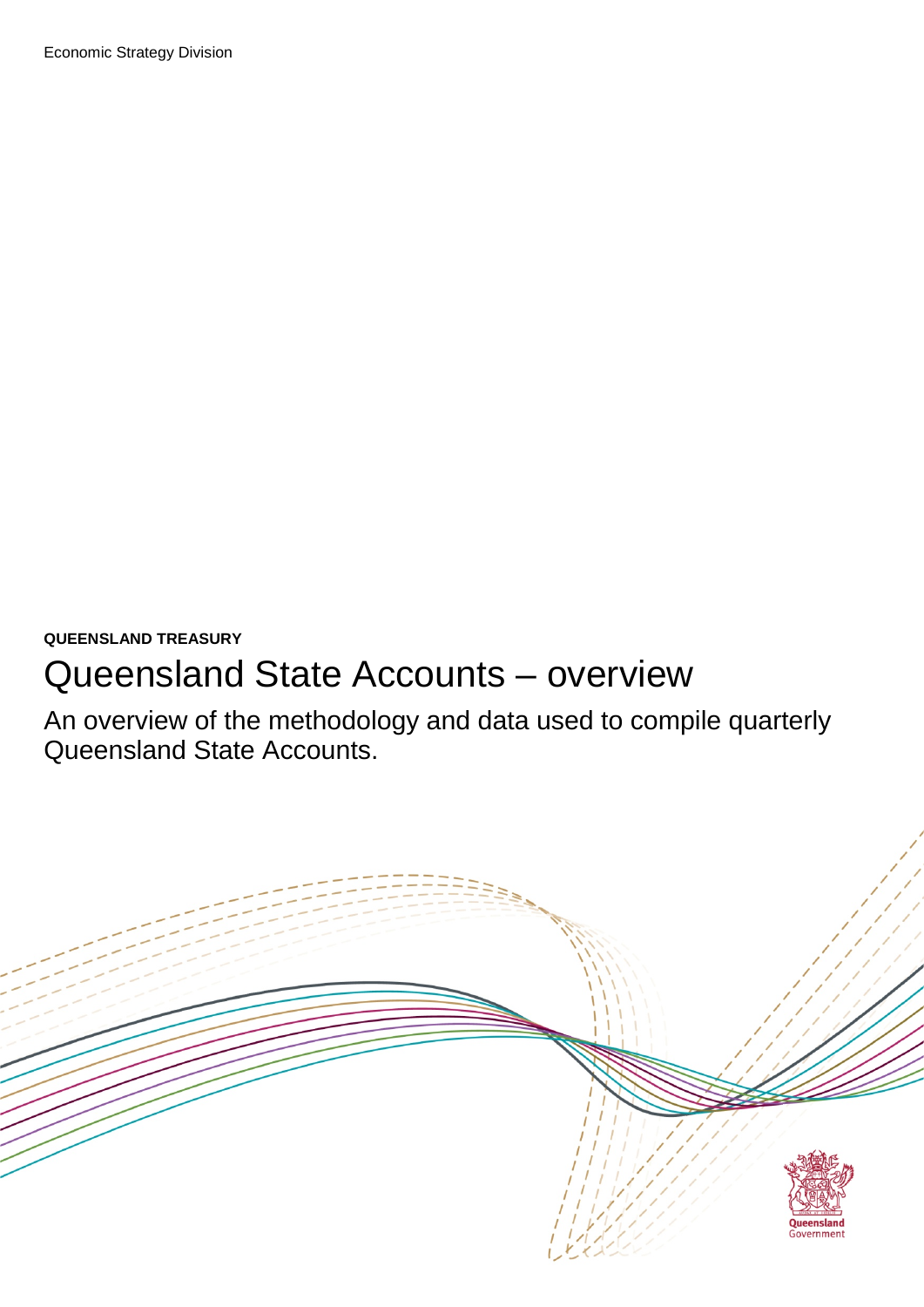

#### **Economic Strategy Division**

Queensland Treasury [http://www.qgso.qld.gov.au](http://www.qgso.qld.gov.au/)

#### © The State of Queensland (Queensland Treasury) 2016

The Queensland Government supports and encourages the dissemination and exchange of information. However, copyright protects this publication. The State of Queensland has no objection to this material being reproduced, made available online or electronically but only if it is recognised as the owner of the copyright and this material remains unaltered.

#### **Licence**

This document is licensed under a Creative Commons Attribution (CC BY 4.0) International licence.



To view a copy of this licence, visit<http://creativecommons.org/licenses/by/4.0>

#### **Attribution**

Content from this report should be attributed to:

Queensland Treasury, *Queensland State Accounts – overview*.

#### **Disclaimer**

All data and information in this report are believed to be accurate and have come from sources believed to be reliable. However, Queensland Treasury does not guarantee or represent that the data and the information are accurate, up to date or complete, and disclaims liability for all claims, losses, damages or costs of whatever nature and howsoever occurring, arising as a result of relying on the data and information, regardless of the form of action, whether in contract, tort (including negligence), breach of statutory duty or otherwise.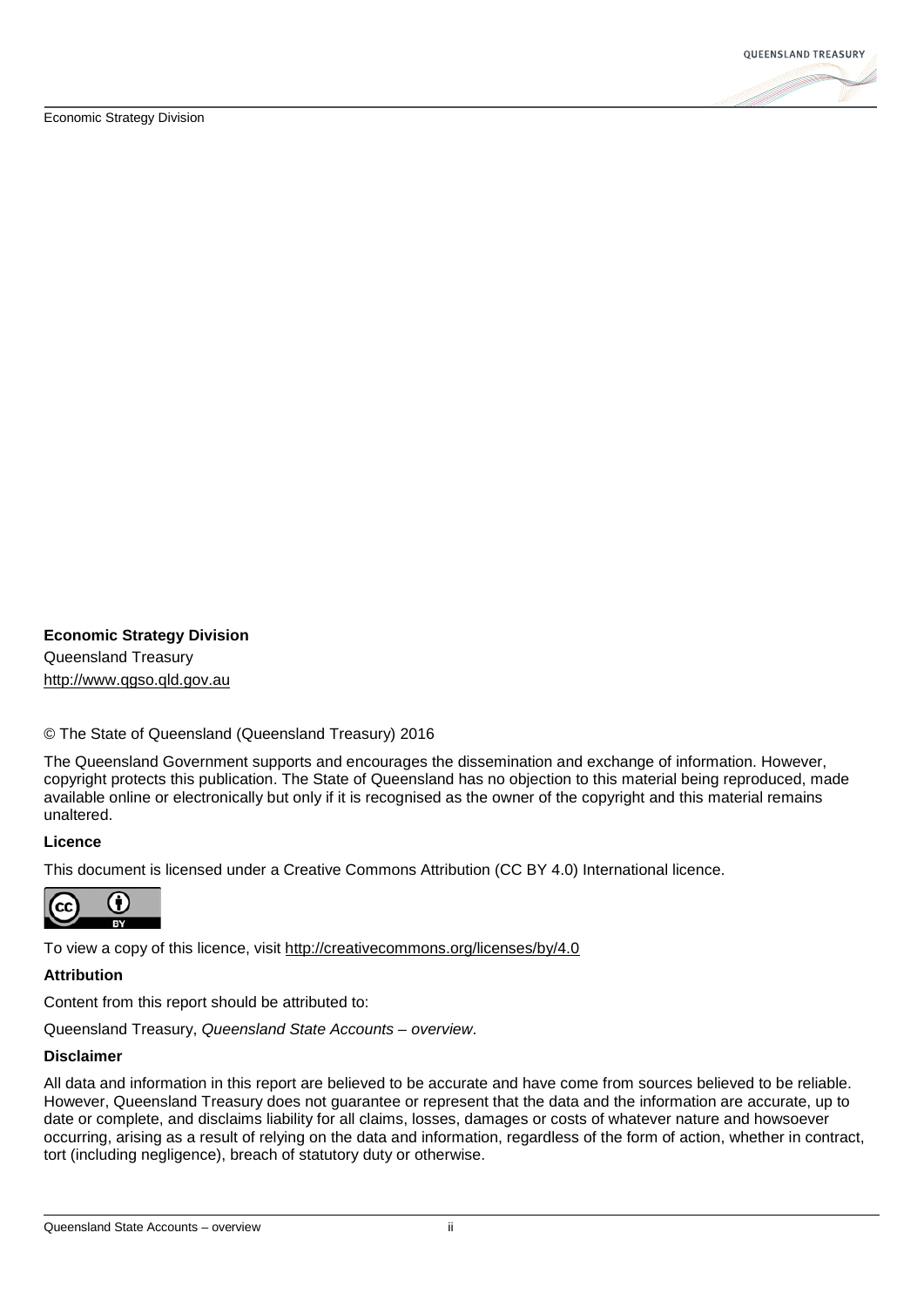

# **Contents**

| Appendix 1 |  |  |  |  |
|------------|--|--|--|--|
| Appendix 2 |  |  |  |  |
| Appendix 3 |  |  |  |  |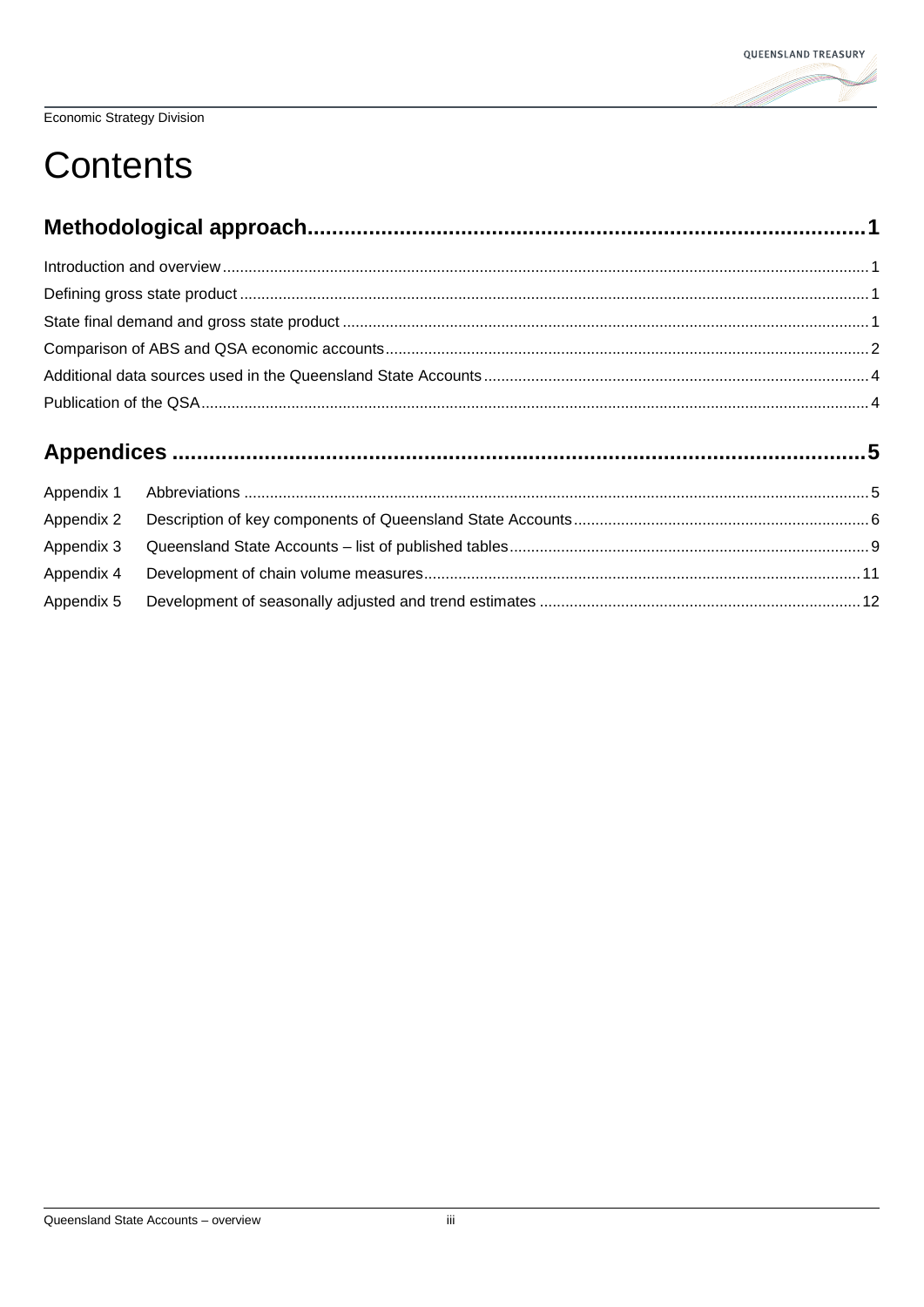# <span id="page-3-0"></span>Methodological approach

### <span id="page-3-1"></span>**Introduction and overview**

The Australian Bureau of Statistics (ABS) publishes a complete set of economic accounts at a national level on a quarterly basis, i.e. gross domestic product (GDP) in *Australian National Accounts, National Income, Expenditure and Product* (5206.0). However, the ABS only publishes a complete set of economic accounts at a state level, i.e. gross state product (GSP), annually in *Australian National Accounts: State Accounts* (ABS 5220.0).

On a quarterly basis, the ABS publishes an estimate of Queensland's state final demand (SFD). However, SFD is only a partial indicator of Queensland's economic growth as it captures only the domestic component of the State's economic activity.

In order to provide a more comprehensive and timely set of Queensland economic accounts (including GSP), Queensland Treasury compiles the *Queensland State Accounts* (QSA) on a quarterly basis. The first issue of the QSA was published in December 1993, with quarterly QSA data on a time series basis from September quarter 1985.

The QSA extends and supplements the quarterly ABS data to include more comprehensive measures of the State's trade sector, including interstate trade and overseas services trade.

The QSA provide policymakers and other key stakeholders with a greater insight into Queensland's overall economic performance and also allow a more timely comparison of that performance with the rest of Australia. Queensland is the only state to produce quarterly economic accounts.

### <span id="page-3-2"></span>**Defining gross state product**

GDP is the standard measure used to assess and compare the economic performance of countries or regions. GDP is an aggregate measure of the total economic production of goods and services, including trade, in a country within a period of time. Comparisons of GDP between time periods provide a comprehensive measure of economic growth.

At the State level, the equivalent of the national measure of GDP is GSP, the aggregate measure which details the total economic production of a state's economy.

The ABS produces annual estimates of GSP for the states and territories, while Queensland Treasury produces quarterly estimates of GSP for Queensland and rest of Australia. Rest of Australia estimates are derived by subtracting the Queensland QSA estimates from the corresponding national estimates of GDP produced by the ABS.

## <span id="page-3-3"></span>**State final demand and gross state product**

As noted earlier, the ABS produces estimates of SFD at the state level on a quarterly basis. SFD is a measure of domestic economic activity, as domestic final demand is at the national level. SFD is defined as the value of the final use (consumption or investment) of goods and services within a given period by households, governments and businesses.

Consumption comprises both household and government final consumption of goods and services, while investment comprises private and public gross fixed capital formation.

Measures of SFD make no distinction between demand that is met by goods and services produced within the state in question, or by supplies sourced from another state, or from overseas. Therefore, SFD is not a measure of the value of production activity occurring within a state and is only a partial measure of economic activity, as it excludes the contribution of both international and interstate trade in goods and services, as well as changes in inventories<sup>[1](#page-0-0)</sup>.

Given that SFD does not capture the impact of both interstate and overseas trade, it provides a significantly different measure of economic activity than GSP, particularly for states with significant trade sectors. Figure 1 below demonstrates the difference in quarterly growth of SFD, compared with GSP, for Queensland over the last two decades.

<span id="page-3-4"></span> $1$  Changes in inventories are the difference in value between inventories held at the beginning and end of the reference period by enterprises and general government. For national accounting purposes, physical changes in inventories should be valued at the prices current at the times when the changes occur.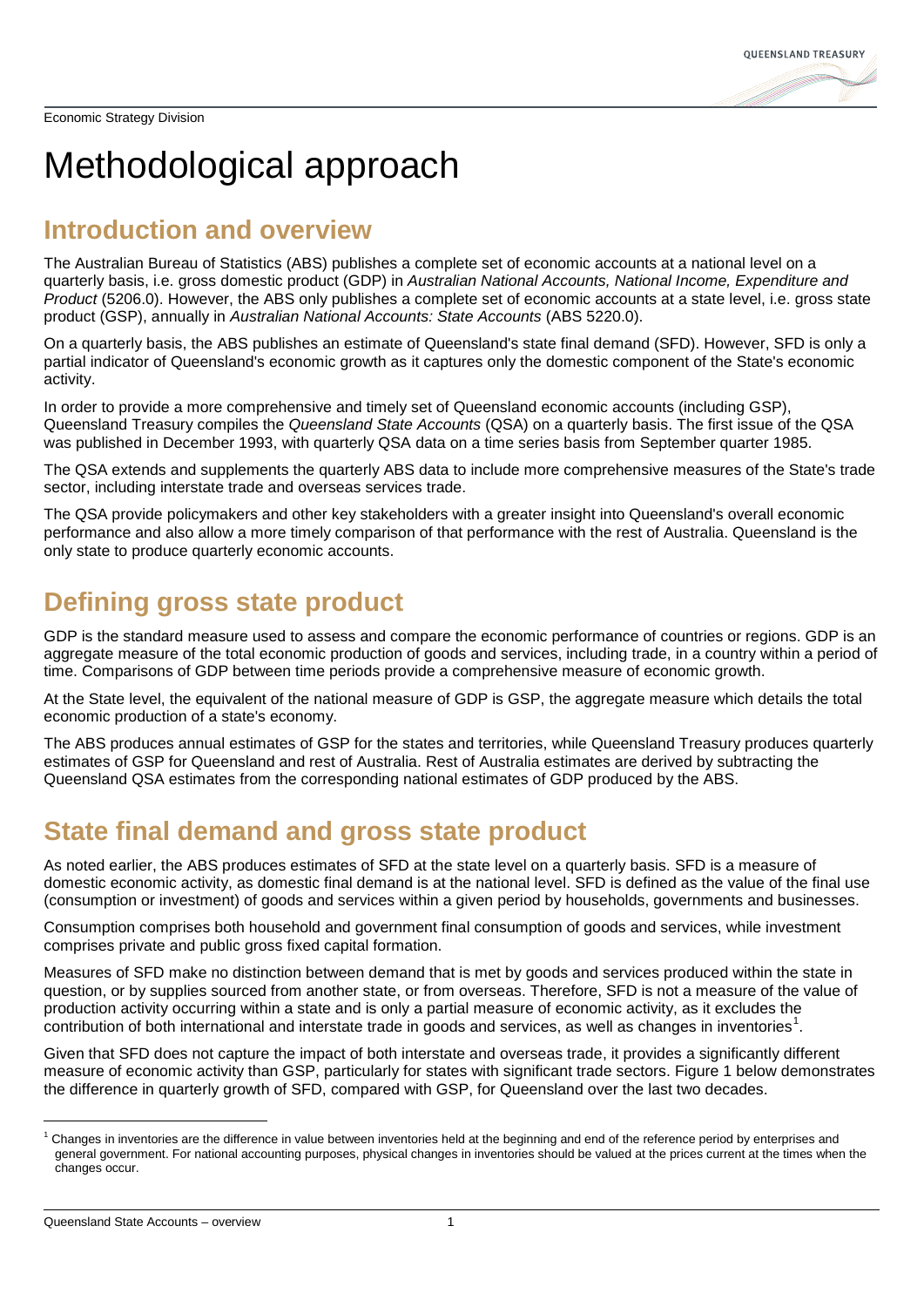



#### **Figure 1: State final demand and gross state product, trend, quarterly % change**

Source: ABS 5206.0 and QSA

In addition, the ABS publishes quarterly details of international merchandise trade in *Balance of Payments and International Investment Position, Australia* (5302.0).

### <span id="page-4-0"></span>**Comparison of ABS and QSA economic accounts**

As discussed above, compilation of the QSA enhances the understanding of the performance of the Queensland economy on a quarterly and annual basis. In particular, Queensland Treasury closely examines the relevant ABS estimates for each key component of the Queensland economy and, where appropriate, enhances the estimates to reflect specific additional state-level data and information that provides a more detailed understanding of economic activity in the State.

Figure 2 below highlights the additional level of detail provided in the QSA, compared with the quarterly and annual state accounts produced by the ABS.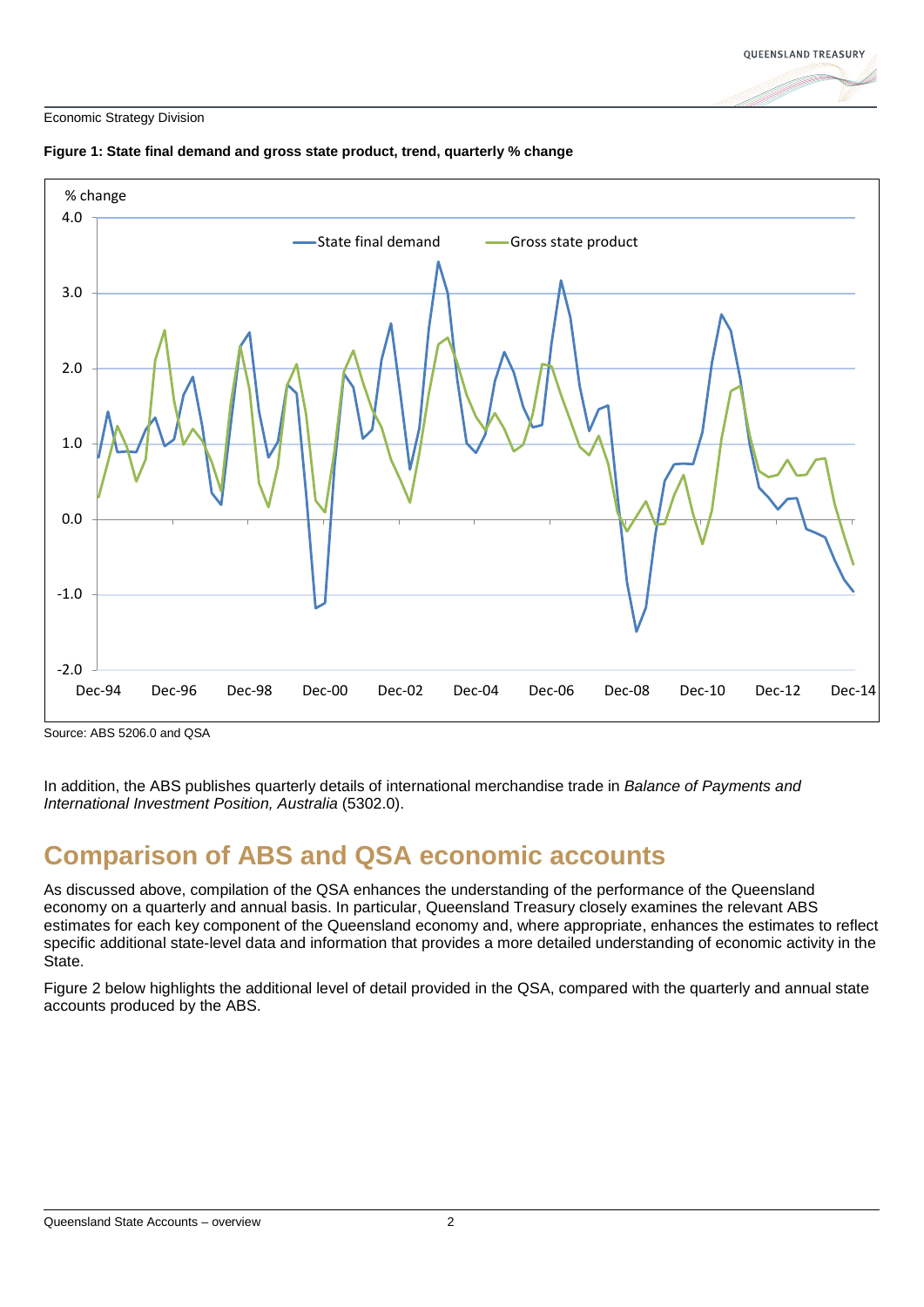

#### **Figure 2: Comparison of components of published estimates of State economic accounts**



The key enhancements in the QSA include:

- Consumption incorporating additional state-based tourism data and more timely Queensland Government public finance data.
- Public investment including, where available, more up to date information on Queensland general government and government owned corporations investment.
- Overseas exports of goods including available Queensland re-exports data and specific data related to key commodities included in the ABS 'State not available' series.
- Overseas imports of goods incorporating Queensland estimates of civil aircraft imports, as well as balance of payment adjustments for capital goods and low value threshold (LVT) imports.
- Overseas trade in services including estimates based on a range of ABS and Tourism Research Australia (TRA) data.
- Interstate trade including estimates based on various data sources, including the ABS Queensland Interstate Trade Survey and domestic tourism data from TRA.

More detailed discussion of the key components of the QSA are outlined in Appendix 2.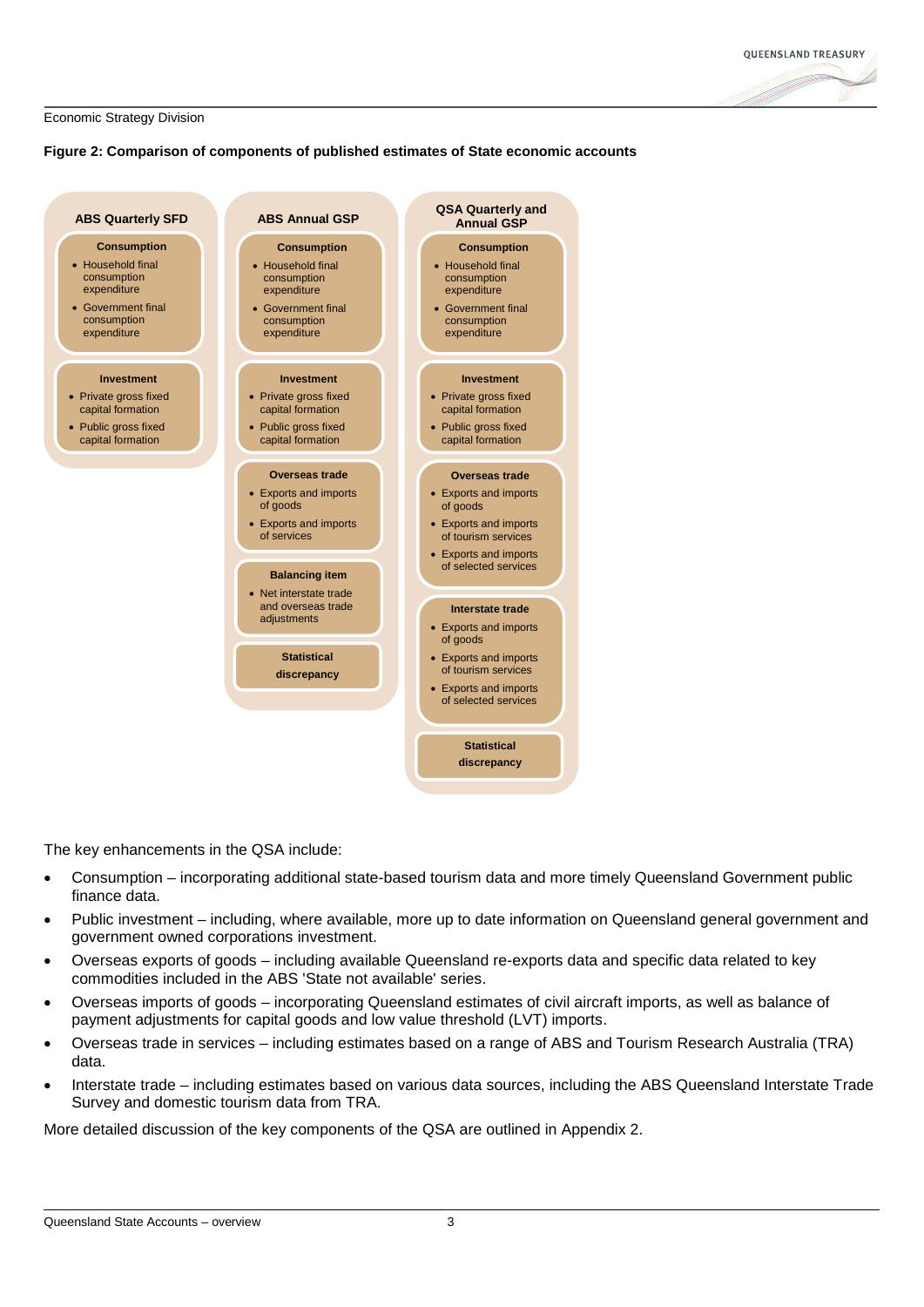

### <span id="page-6-0"></span>**Additional data sources used in the Queensland State Accounts**

In compiling the QSA, Queensland Treasury utilises a range of additional data to supplement the key ABS publications, i.e. the Australia National Accounts and Balance of Payments.

The key additional data sources used to compile the QSA, in particular to estimate the contribution from the interstate and overseas trade sectors, include:

- Queensland Treasury fiscal estimates
- ABS 5676.0 *Business Indicators, Australia*
- Other unpublished ABS data, in particular detailed overseas trade data
- Tourism Research Australia (TRA) *International Visitors in Australia* and *Travel by Australians*.

## <span id="page-6-1"></span>**Publication of the QSA**

Queensland Treasury publishes detailed QSA tables on the Queensland Government Statistician's Office's website at **[www.qgso.q1d.gov.au/products/tables/q1d-state-accounts-tables/index.php.](http://www.qgso.q1d.gov.au/products/tables/q1d-state-accounts-tables/index.php.)**

A detailed list of the 39 tables published by the QGSO is provided in Appendix 3. In summary, the QSA tables present an historical time series of the QSA estimates, and changes in the estimates, in four key formats:

- Queensland quarterly
- Rest of Australia quarterly
- Queensland financial year
- Rest of Australia financial year

For all four sets of estimates, tables are provided to present the data in terms of both current prices and chain volume measure (CVM), with the data provided in original, seasonally-adjusted and trend terms. Tables are also provided of the implicit price deflators[2](#page-3-4)' for all series in both original and trend terms.

Details of the methodological approach taken in developing CVM estimates, and the process undertaken to produce seasonally adjusted and trend estimates, are provided in Appendices 4 and 5.

<span id="page-6-2"></span> $<sup>2</sup>$  Implicit price deflator (IPD) are obtained by dividing a current price value by its real counterpart (the chain volume measure).</sup>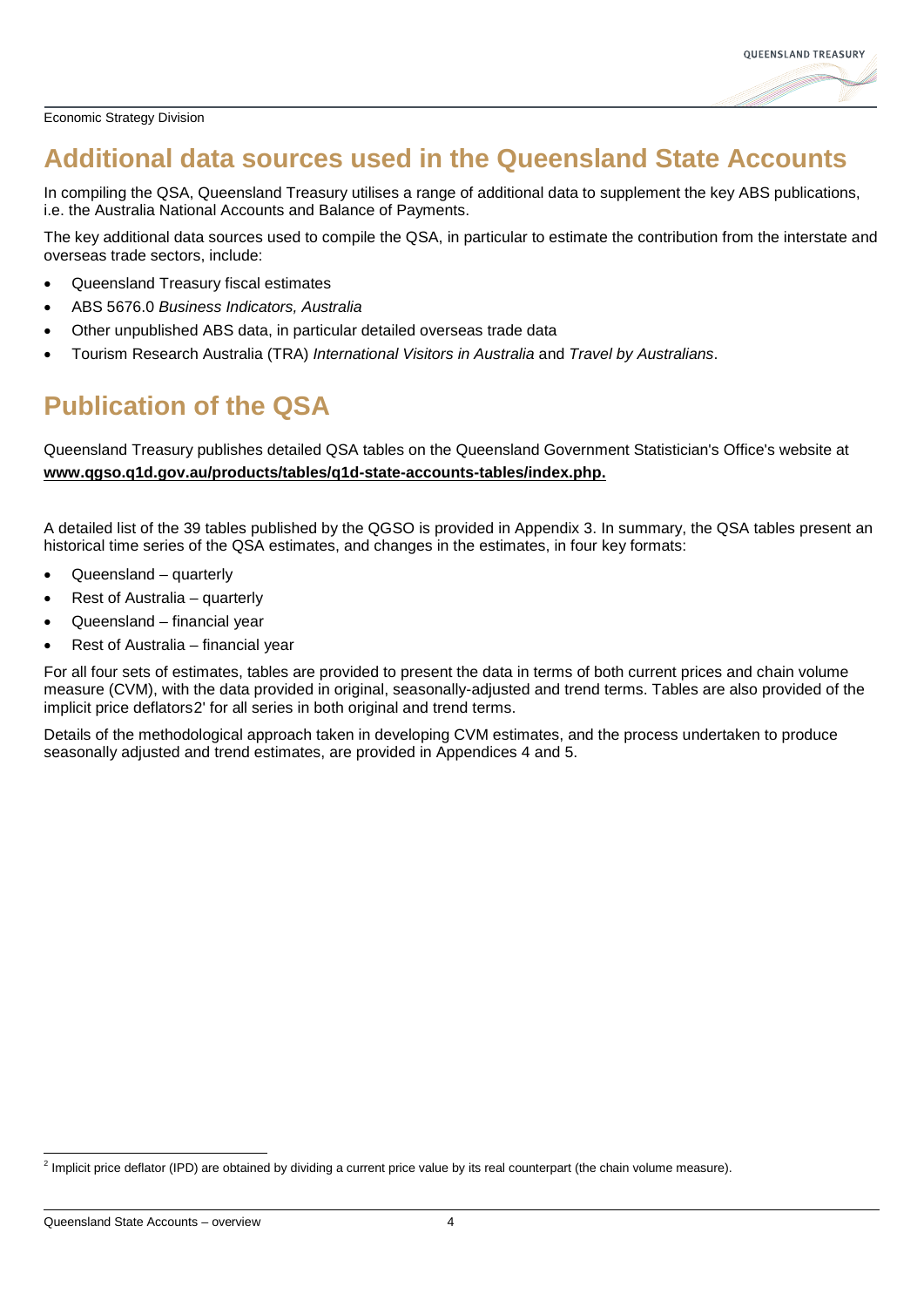

# <span id="page-7-0"></span>Appendices

## <span id="page-7-1"></span>**Appendix 1 Abbreviations**

| <b>ABS</b>  | <b>Australian Bureau of Statistics</b>      |
|-------------|---------------------------------------------|
| <b>CVM</b>  | chain volume measure                        |
| GDP         | gross domestic product                      |
| <b>GSP</b>  | gross state product                         |
| <b>LVT</b>  | low value threshold                         |
| QGSO        | Queensland Government Statistician's Office |
| <b>QSA</b>  | Queensland State Accounts                   |
| <b>SFD</b>  | state final demand                          |
| <b>SITC</b> | Standard International Trade Classification |
| TRA         | Tourism Research Australia                  |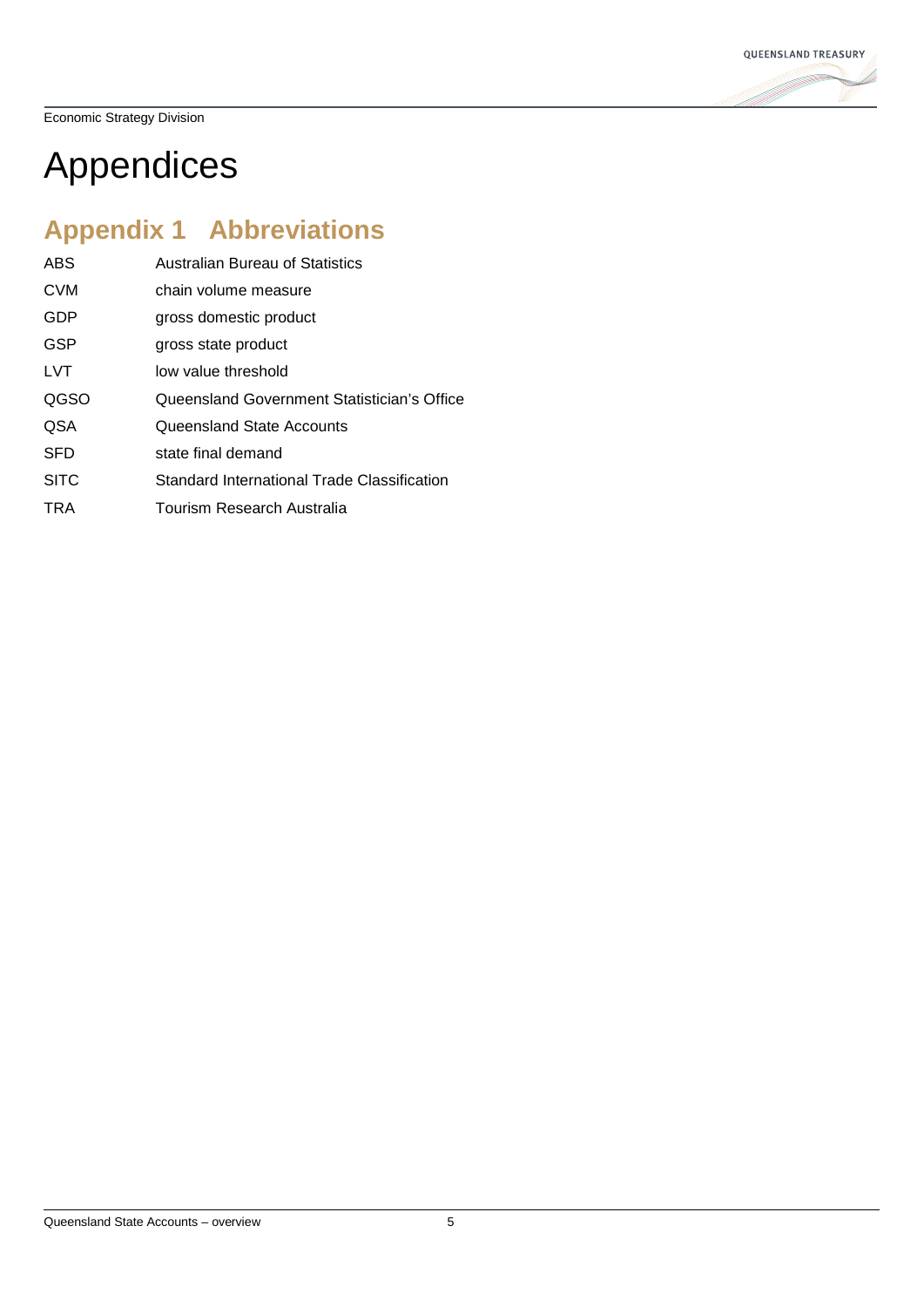### <span id="page-8-0"></span>**Appendix 2 Description of key components of Queensland State Accounts[3](#page-6-2)**

#### **Household final consumption expenditure**

*Household final consumption expenditure (HFCE) is the net expenditure on goods and services by persons and expenditure of a current nature by private non-profit institutions serving households.*

Household final consumption expenditure is largely based on ABS 5206.0 estimates, supplemented with data contained in TRA National Visitor Survey and ABS 5302.0.

#### **General government final consumption expenditure**

*General Government final consumption expenditure (GGFCE) is the net expenditure on goods and services by government authorities, except those classified as public corporations, which does not result in the creation of fixed assets or inventories or in the acquisition of land and existing buildings or second-hand assets.*

Estimates of these components are taken from the ABS 5206.0. In some instances, Queensland Treasury has incorporated additional information that has become available after the release of ABS estimates.

#### **Private gross fixed capital formation**

*Private gross fixed capital formation is the total value of private sector producers' acquisitions, less disposals of fixed assets during the accounting period plus certain additions to the value of non-produced assets realised by the production activity of institutional units. Expenditure is broken down into dwellings, non-dwelling construction, machinery and equipment, livestock and orchards, intangible fixed assets and ownership transfer costs.*

This item is compiled by the addition of the components of private investment: dwellings, non-dwelling construction, machinery and equipment, livestock and orchards, intangible fixed assets and ownership transfer costs. Estimates of these components are taken from the ABS 5206.0.

#### **Public gross fixed capital formation**

*Public gross fixed capital formation is the value of new and existing produced assets, other than inventories, less the value of disposals of new and existing produced assets, other than inventories.*

Estimates of general government and government owned corporations' investment, including Commonwealth, state and local investment, are generally taken from ABS 5206.0. In some instances, Queensland Treasury incorporated additional Queensland Government information that has become available after the release of ABS estimates.

#### **Changes in inventories**

*Inventories consist of materials and supplies, work-in-progress, finished goods and goods for resale, and includes all inventories held by government.*

Estimates of these components are made by allocating the national inventory activity identified in the ABS 5206.0 to Queensland based on Queensland's share of national GDP.

#### **Exports of goods, overseas**

*Exports of goods, overseas reflects the value of all transfers of ownership of goods from Queensland residents to residents of overseas countries.*

Current prices estimates of Queensland exports and re-exports are derived using data from ABS Unpublished Foreign Trade file (ABS 5368.0) at the two digit Standard International Trade Classification (SITC) level. Currently, ABS 5302.0 estimates don't include Queensland re-exports for the full time series and since June 2013, do not include confidential items classified as 'State not available' by the ABS.

 <sup>3</sup> Descriptions of key state accounts components are largely sourced from *ABS Australian System of National Accounts: Concepts, Sources and Methods. 2014* (5216.0).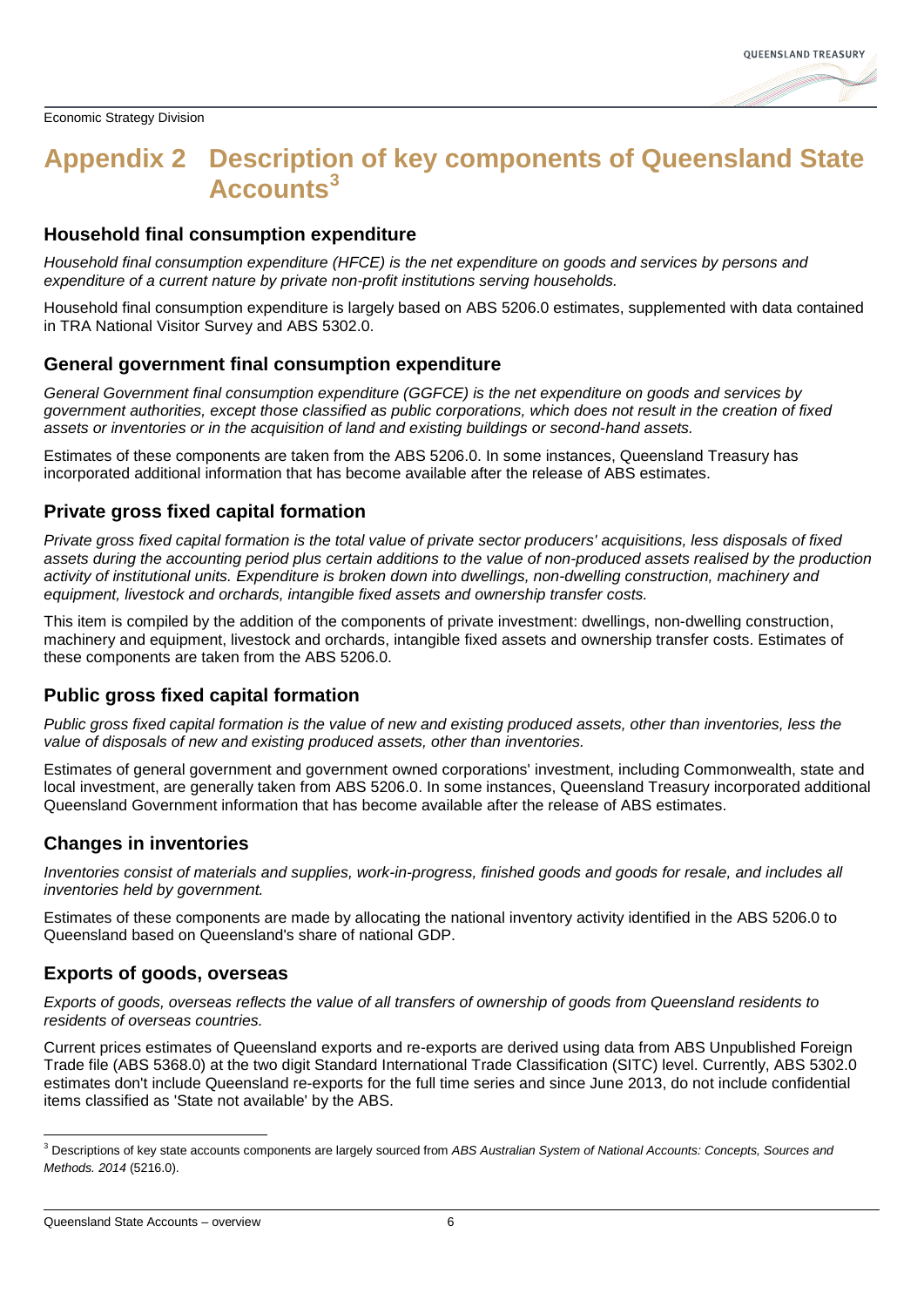

The QSA estimate supplements the ABS estimate with readily available Queensland re-exports data and a Queensland estimate of the 'State not available'.

The CVM series is estimated using Queensland specific two digit SITC implicit price deflators obtained from the ABS.

#### **Exports of services, overseas**

*Exports of services, overseas reflects the value of sales of services provided by Queensland resident producers to residents of overseas countries, including sales to overseas residents visiting Queensland.*

Estimates for Queensland are derived as a share of individual balance of payment service items from the ABS 5302.0. Data from the TRA International Visitor Survey and ABS *Overseas Arrivals and Departures* (ABS 3401.0) are also used.

CVM are derived using the corresponding national balance of payments services implicit price deflators sourced from the ABS.

#### **Imports of goods, overseas**

*Imports of Goods, overseas reflects all transfers of ownership of goods from residents of overseas countries to Queensland residents.*

The QSA estimates of Queensland imports of goods, overseas supplement the ABS 5302.0 estimate by incorporating Queensland estimates of civil aircraft imports, as well as incorporating balance of payment adjustments for capital goods and low value threshold (LVT) imports.

CVM are derived using Queensland specific implicit price deflators provided by the ABS.

#### **Imports of services, overseas**

*Imports of services, overseas reflects sales of services provided by residents of overseas countries to Queensland resident, including sales to Queensland residents visiting overseas countries.*

This is estimated for Queensland on a quarterly basis by calculating the State's share based on a range of indicators for individual balance of payment items published in ABS 5302.0.

CVM are derived using the national balance of payments implicit price deflators sourced from the ABS.

#### **Exports of goods, interstate**

*Exports of goods, interstate reflect all transfers of ownership of goods from Queensland residents to rest of Australia residents.*

Estimates have historically been derived from the ABS Queensland Interstate Trade Survey, in which interstate exports of goods are estimated by broad commodity group. From June quarter 2014, Treasury has estimated Queensland interstate trade based on historical movements and a range of indicators for the commodity groups, as the ABS survey is no longer conducted.

CVM are derived using Queensland and national implicit price deflators sourced from the ABS.

#### **Exports of selected services, interstate**

*Exports of selected services, interstate reflect sales of services provided by Queensland resident producers to rest of Australia residents, including sales to rest of Australia residents visiting Queensland.*

Exports of selected services interstate capture tourism services and are estimated using a combination of results from the TRA National Visitor Survey and ABS 5302.0. Historical expenditure figures have been derived using a combination of the above, Domestic Tourism Expenditure Surveys (1982, 1992), and Queensland Travel and Tourism Corporation's Queensland Visitors Survey.

CVM are derived using national balance of payments travel credits implicit price deflators sourced from ABS 5302.0.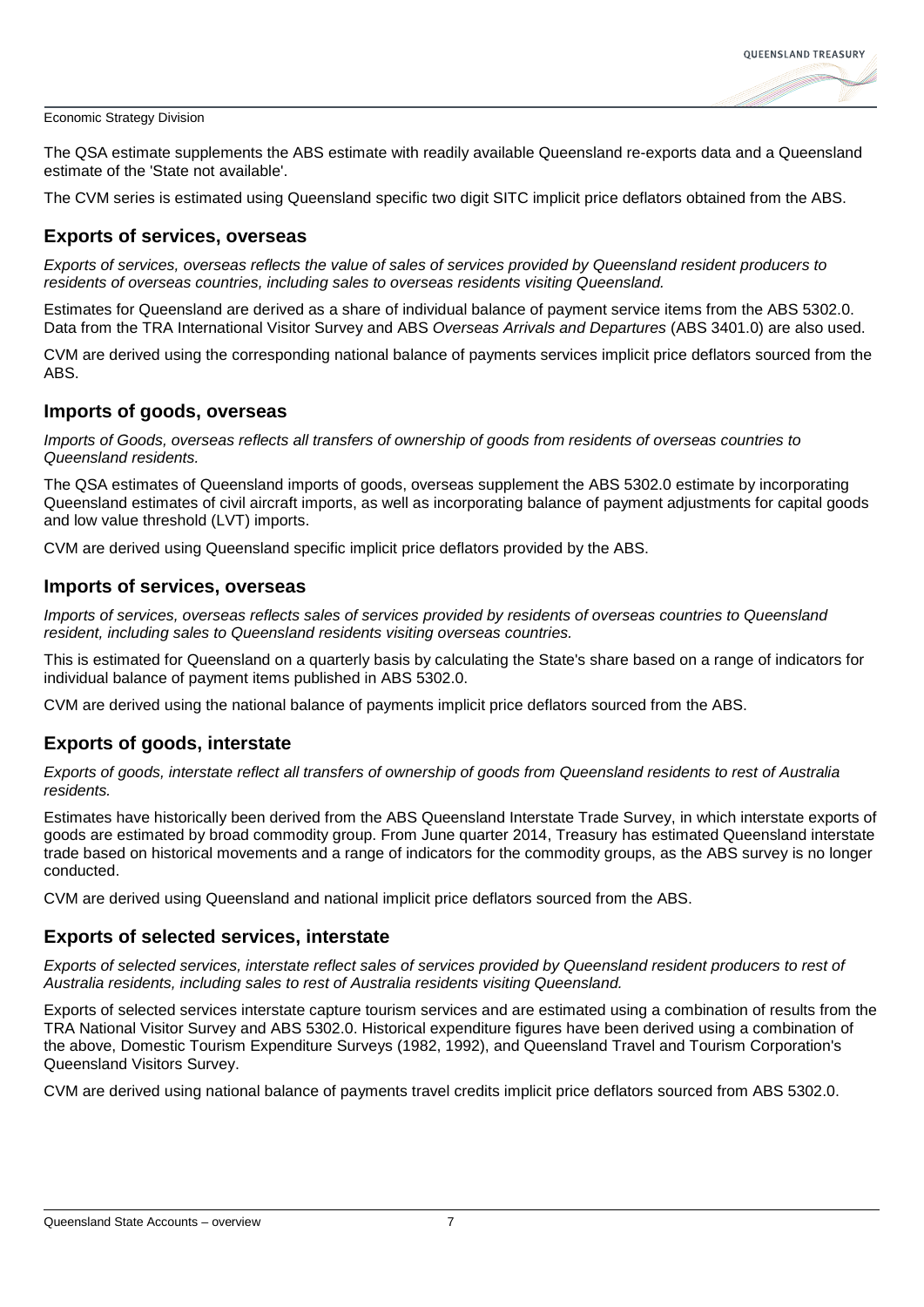

#### **Imports of goods, interstate**

*Imports of goods, interstate reflect all transfers of ownership of goods from interstate residents (rest of Australia) to Queensland residents.*

Estimates have historically been derived from the ABS Queensland Interstate Trade Survey, in which interstate imports of goods are estimated by broad commodity group. From June quarter 2014, Treasury has estimated Queensland interstate trade based on historical movements and a range of indicators for the commodity groups, as the ABS survey is no longer conducted.

CVM are derived using Queensland and national implicit price deflators sourced from the ABS.

#### **Imports of selected services, interstate**

*Imports of selected services, interstate reflect sales of selected services provided by resident producers of other states to Queensland, including sales to Queensland residents visiting other states.*

Selected services capture imports of tourism services from interstate and are estimated using a combination of results from the TRA National Visitor Survey and ABS 5302.0. Historical expenditure figures were derived using a combination of the above, Domestic Tourism Expenditure Surveys (1982, 1992) and Queensland Travel and Tourism Corporation's Queensland Visitors Survey.

CVM are derived using national balance of payments travel credits implicit price deflators sourced from ABS 5302.0.

#### **Statistical discrepancy**

In line with the ABS practice, an explicit statistical discrepancy has been retained in the QSA. This discrepancy is allocated between the income and expenditure estimates to provide a unique measure of quarterly current GSP. This is pro-rated from the national estimates to Queensland using GSP/GDP.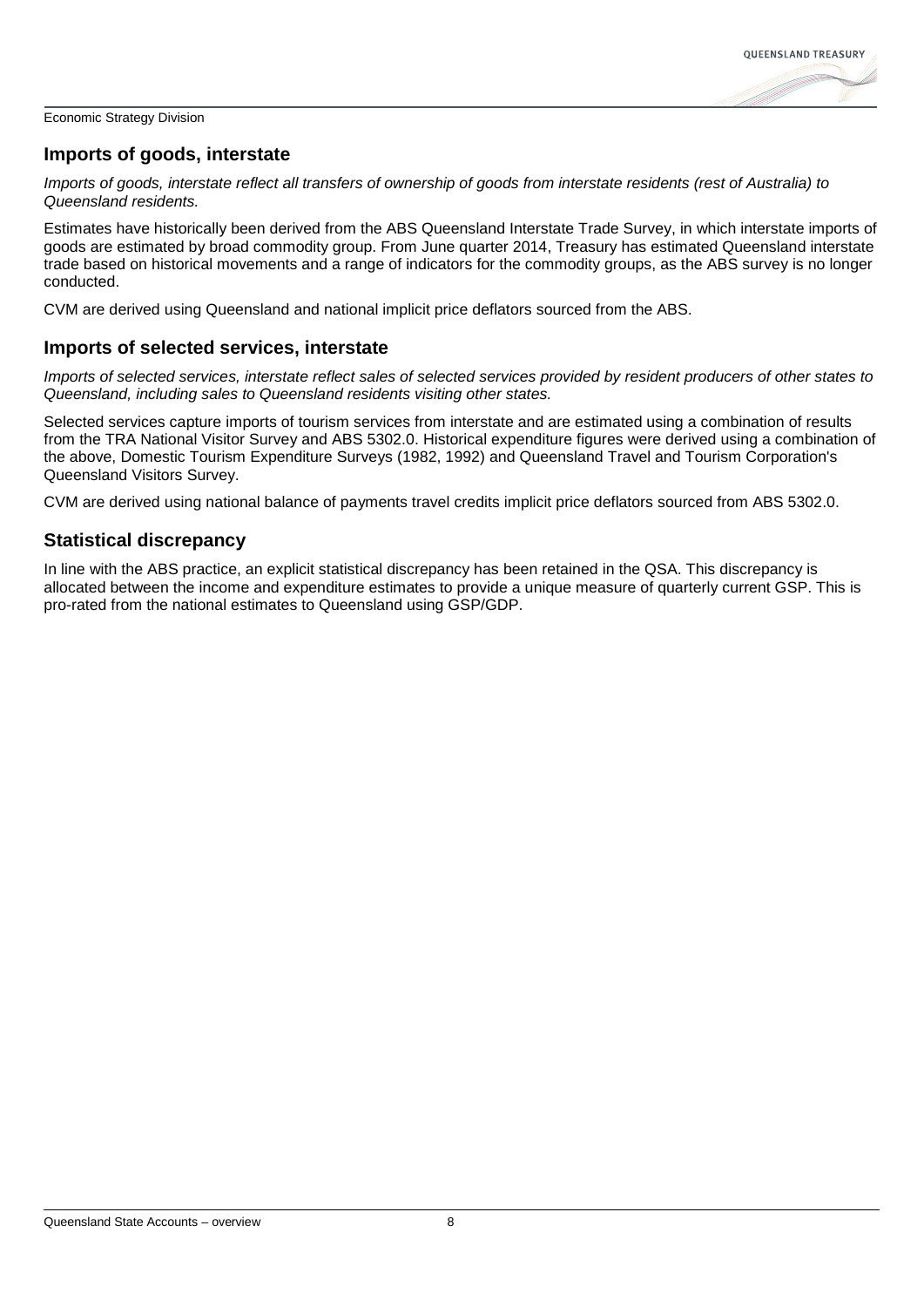

## <span id="page-11-0"></span>**Appendix 3 Queensland State Accounts – list of published tables**

#### **Queensland – quarterly**

- 1. Queensland domestic production account, trend, chain volume measure  $(a)$ , \$m, quarterly
- 2. Queensland domestic production account, trend, chain volume measure <sup>(a)</sup>, quarterly percentage change, %
- 3. Queensland domestic production account, trend, chain volume measure <sup>(a)</sup>, quarterly contribution to growth, percentage points
- 4. Queensland domestic production account, trend, chain volume measure <sup>(a)</sup>, annual percentage change, %
- 5. Queensland domestic production account, trend, chain volume measure <sup>(a)</sup>, annual contribution to growth, percentage points
- 6. Queensland domestic production account, seasonally adiusted, chain volume measure <sup>(a)</sup>, \$m, quarterly
- 7. Queensland domestic production account, seasonally adjusted, chain volume measure (a), quarterly percentage change, %
- 8. Queensland domestic production account, seasonally adiusted, chain volume measure <sup>(a)</sup>, annual percentage change, %
- 9. Queensland domestic production account, original, chain volume measure  $(a)$ ,  $\sin a$  quarterly
- 10. Queensland domestic production account, original, chain volume measure <sup>(a)</sup>, annual percentage change, %
- 11. Queensland domestic production account, trend, current prices, \$m, quarterly
- 12. Queensland domestic production account, trend, current prices, quarterly percentage change, %
- 13. Queensland domestic production account, trend, current prices, quarterly contribution to growth, percentage points
- 14. Queensland domestic production account, seasonally adjusted, current prices, \$m, quarterly
- 15. Queensland domestic production account, seasonally adjusted, current prices, quarterly percentage change, %
- 16. Queensland domestic production account, seasonally adjusted, current prices, quarterly contribution to growth, percentage points
- 17. Queensland domestic production account, original, current prices, \$m, quarterly
- 18. Queensland domestic production account, original, current prices, annual percentage change, %
- 19. Queensland domestic production account, trend, implicit price deflators , 2012–13= 100, quarterly
- 20. Queensland domestic production account, original, implicit price deflators, 2012–13 = 100, quarterly

#### **Rest of Australia – quarterly**

- 21. Rest of Australia domestic production account, trend, chain volume measure (a), \$m, quarterly
- 22. Rest of Australia domestic production account, trend, chain volume measure <sup>(a)</sup>, quarterly percentage change, %
- 23. Rest of Australia domestic production account, seasonally adjusted, chain volume measure <sup>(a)</sup>, \$m
- 24. Rest of Australia domestic production account, original, chain volume measure  $\alpha$ , \$m, quarterly
- 25. Rest of Australia domestic production account, trend, current prices, \$m, quarterly
- 26. Rest of Australia domestic production account, original, current prices, \$m, quarterly
- 27. Rest of Australia domestic production account, trend, implicit price deflators, 2012–13 = 100, quarterly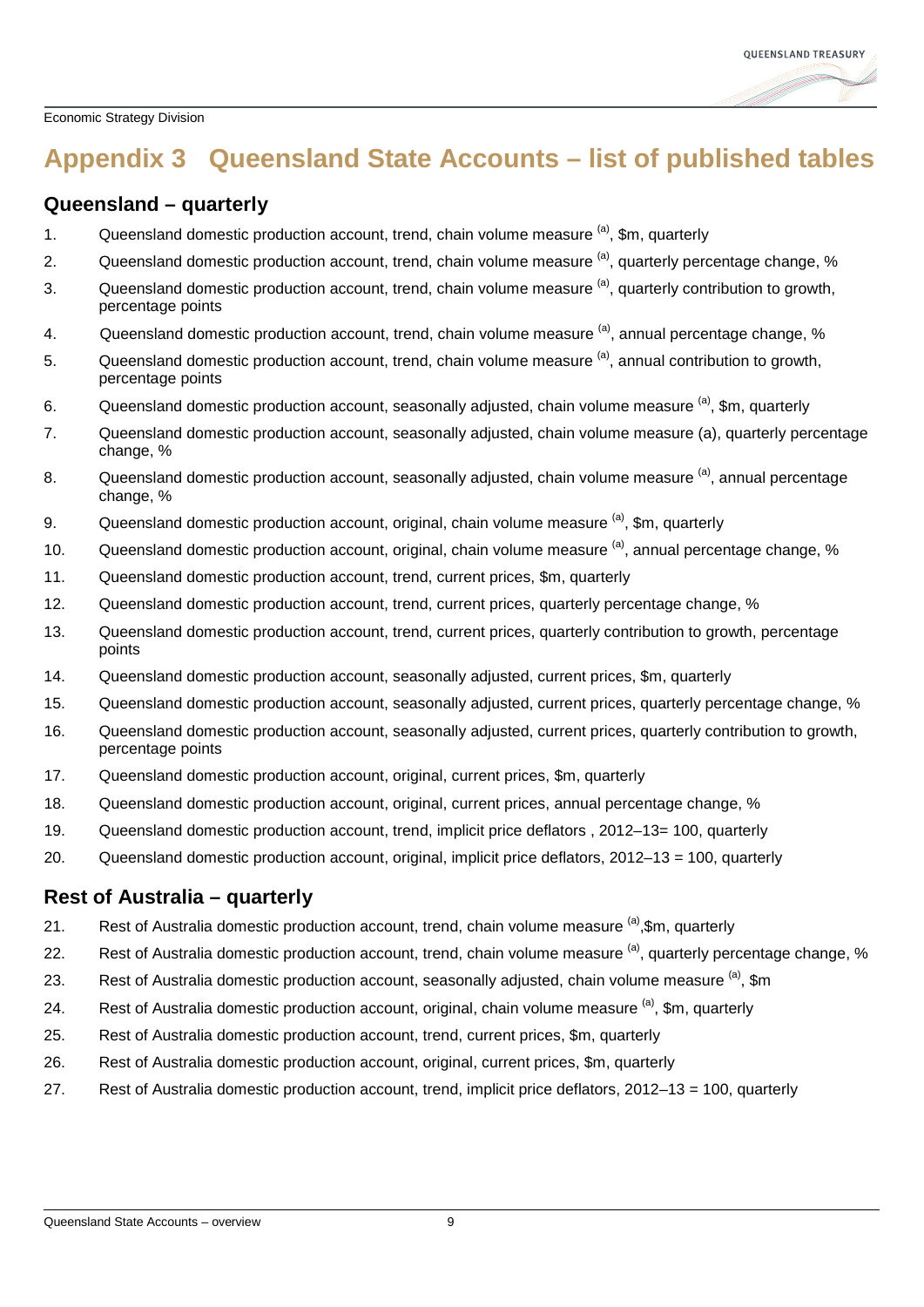

#### **Queensland – financial year**

- 28. Queensland domestic production account, original, chain volume measure, \$m, 1985–86 to 2013–14
- 29. Queensland domestic production account, original, chain volume measure, year on year percentage change, %, 1986–87 to 2013–14
- 30. Queensland domestic production account, original, chain volume measure, year on year contribution to growth, percentage points, 1986–87 to 2013–14
- 31. Queensland domestic production account, original, current prices, \$m, 1985–86 to 2013–14
- 32. Queensland domestic production account, original, current prices, year on year percentage change, %, 1986–87 to 2013–14
- 33. Queensland domestic production account, original, current prices, year on year contribution to growth, percentage points, 1986–87 to 2013–14

#### **Rest of Australia – financial year**

- 34. Rest of Australia domestic production account, original, chain volume measure, \$m, 1985–86 to 2013–14
- 35. 35.Rest of Australia domestic production account, original, chain volume measure, year on year percentage change, %, 1986–87 to 2013–14
- 36. Rest of Australia domestic production account, original, chain volume measure, year on year contribution to growth, percentage points, 1986–87 to 2013–14
- 37. Rest of Australia domestic production account, original, current prices, \$m, 1985–86 to 2013–14
- 38. Rest of Australia domestic production account, original, current prices, year on year percentage change, %, 1986–87 to 2013–14
- 39. Rest of Australia domestic production account, original, current prices, year on year contribution to growth, percentage points, 1986–87 to 2013–14

(a) Chain volume measure reference year 2012–13.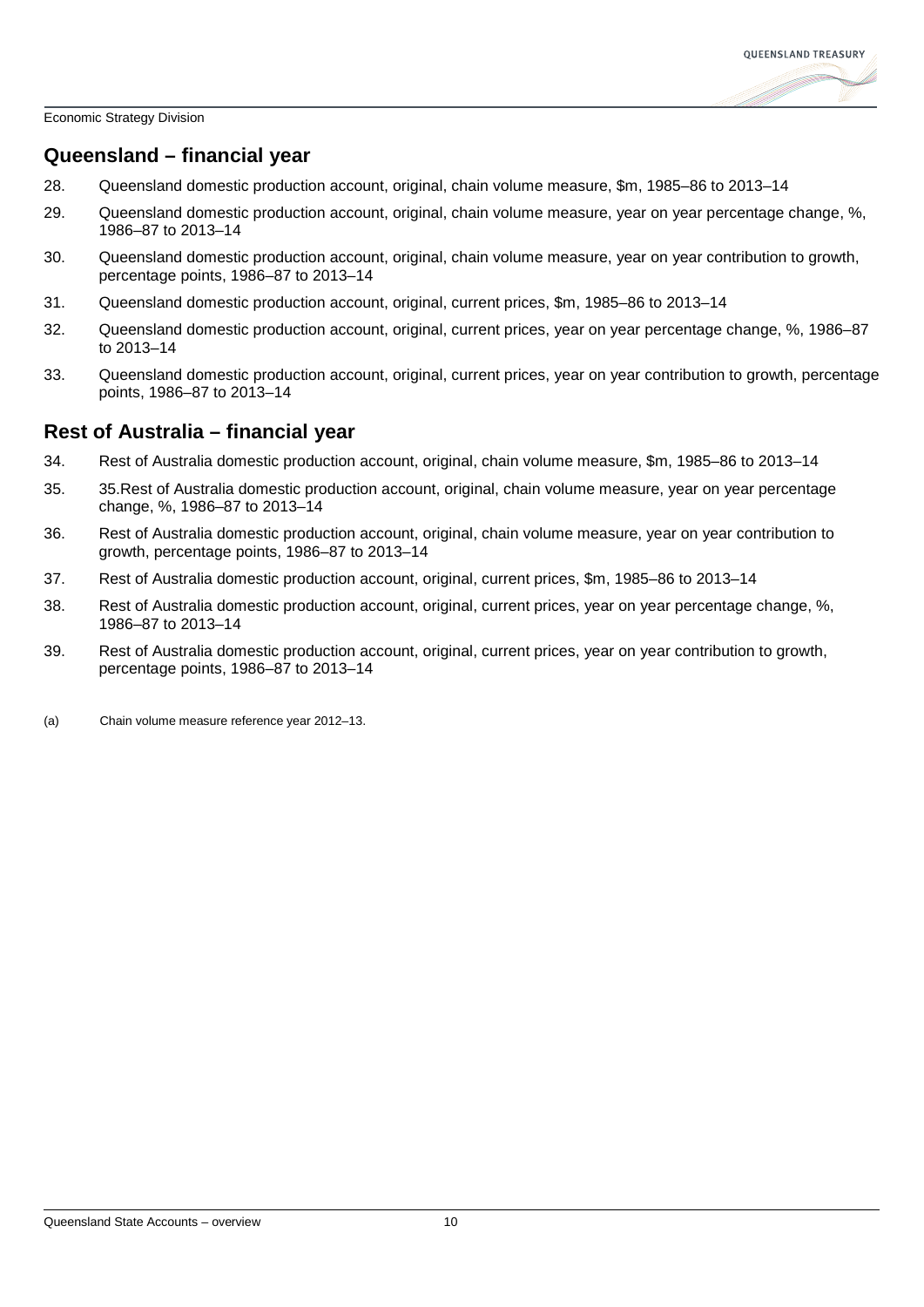

## <span id="page-13-0"></span>**Appendix 4 Development of chain volume measures**

All the current price aggregates of expenditure appearing in the QSA are estimates of the sums of individual transactions. Each of these transactions has two components: price and quantity.

In order to measure by how much the 'volume' of GSP has changed between two periods, it is necessary to measure the value of GSP in each period using the same unit prices. Chain volume measures (CVM) in the QSA provide time series of expenditure aggregates that are free from the direct effects of price change.

CVM are derived by weighting period-to-period indexes of volume estimates of component at the lowest level at which volume estimates are derived.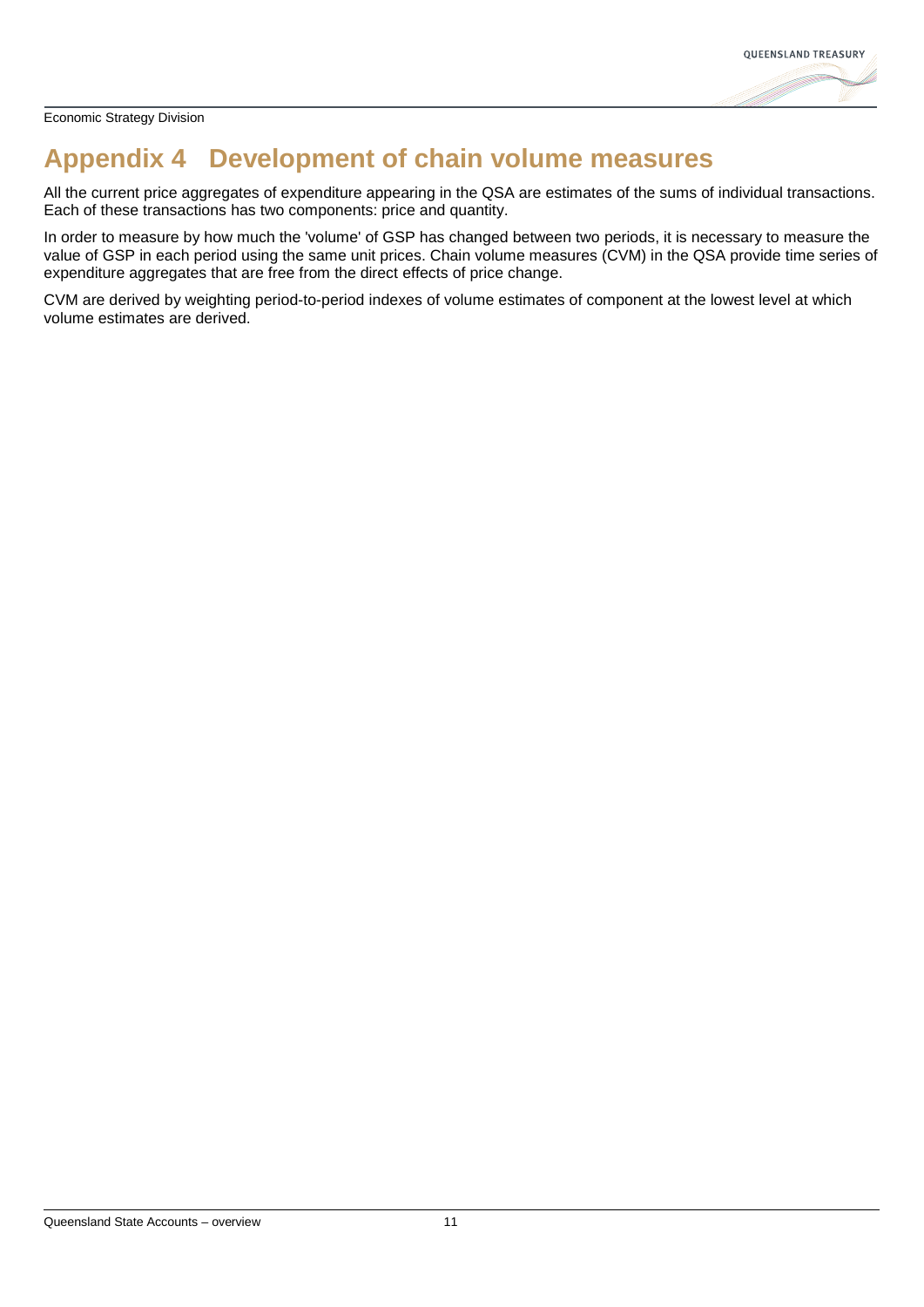

### <span id="page-14-0"></span>**Appendix 5 Development of seasonally adjusted and trend estimates**

### **Seasonally adjusted estimates**

The seasonal component of a time series comprises three main types of systematic calendar related influences: seasonal influences, trading day influences and moving holiday influences. More information on these influences is available in the ABS information paper, *An Introductory Course on Time Series Analysis* (ABS 1346.0.55.001).

Seasonal adjustment removes the estimated effects of seasonal and other types of calendar variations from the statistical series, so that the effects of other influences can be analysed. To produce smoothed seasonally adjusted estimates for the QSA, seasonal factors are obtained using the X-12Q procedure (developed by the U.S. Bureau of the Census). The X-12Q procedure uses an iterative system of moving averages and linear regression techniques to obtain seasonal and other systematic calendar effects.

For quarterly series, prior adjustments can be incorporated for moving holidays and trading day adjustments. However, in accordance with the methodology used by the ABS to adjust the Australian National Accounts, it is assumed that the trading day effects on quarterly QSA series are likely to be insignificant, except in the case of private final consumption expenditure.

Separate current and CVM seasonal factors are calculated for interstate and foreign imports and exports of tourism services, reflecting the seasonality in the implicit price deflators of these series.

Differences in the estimates and assumptions, as well as judgments made in the smoothing procedure, may result in the seasonally adjusted estimates in the QSA for corresponding estimates being different to those produced and published by the ABS.

#### **Trend estimates**

Trend estimates may be produced by smoothing out the residual/irregular components of the seasonally adjusted series. The trend component is defined as the long term movement in a series and is typically a result of influences such as population growth, price inflation and general economic development.

QSA trend estimates are compiled by applying a seven term Henderson moving average, similar to that used by the ABS and outlined in the ABS information paper, *A Guide to Smoothing Time Series —Monitoring Trends* (ABS 1349.0). The Henderson procedure is a symmetric moving average that is centred on a point in time that is designed to minimise the distortion to trend level, turning point and timing.

The Henderson method uses individually tailored end-weights to overcome the end-point problem (insufficient observations available for the calculation of the last three quarters of a series). These end-weights reflect the irregularity of the series being trended.

Differences in the estimates and in assumptions and judgments made in the filtering procedure may result in the trend estimates of some aggregates in the QSA being different from the corresponding estimates published by the ABS.

It should be noted that as new seasonally adjusted estimates become available, trend estimates are revised. These revisions are the combined result of the concurrent seasonal adjustment process and the application of the tailored endweights for the last three quarters to the seasonally adjusted series.